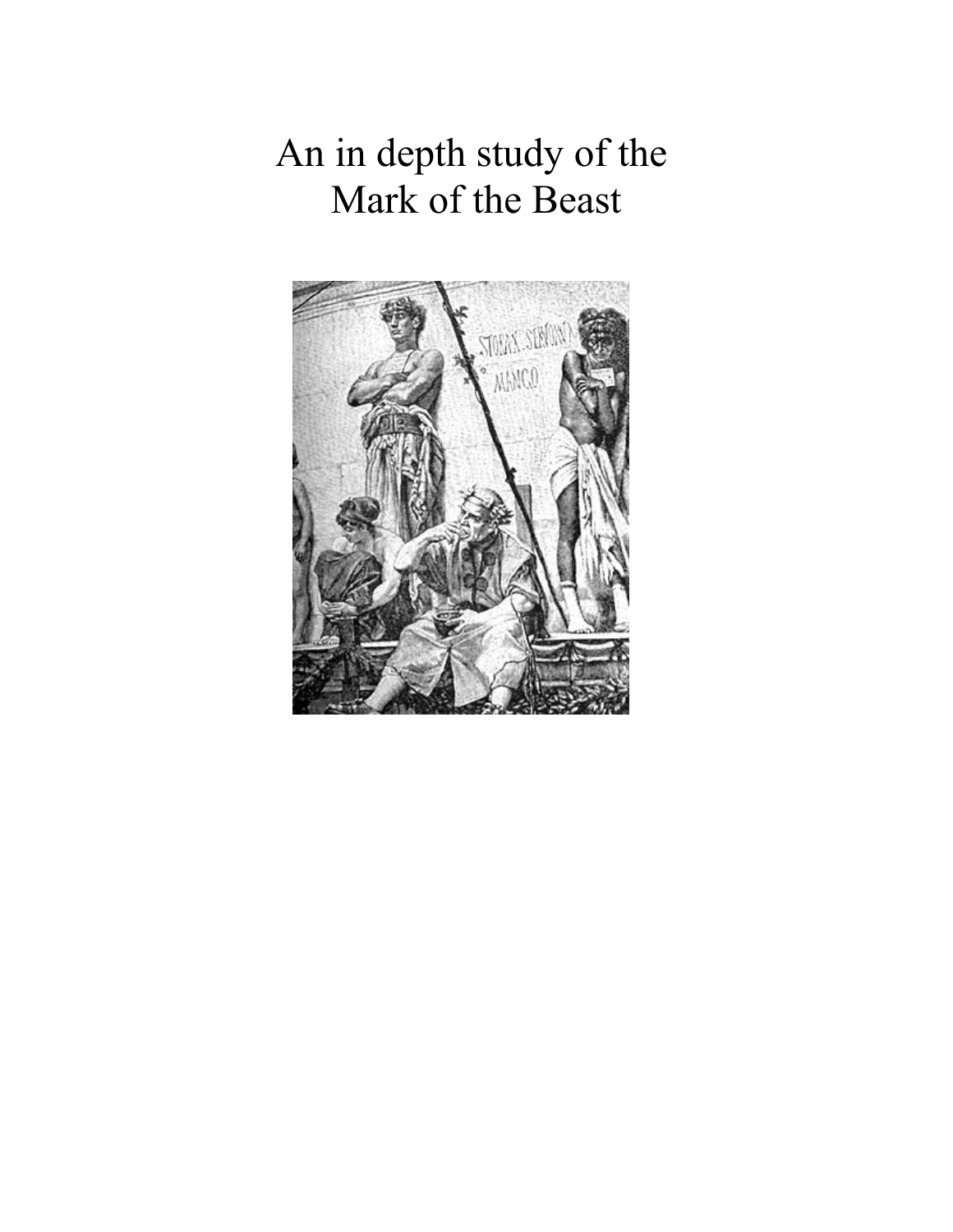# **His Holy Church**

Dedicated to the service of the Lord.

"And they said, An Egyptian delivered us out of the hand of the shepherds, and also drew [water] enough for us, and watered the flock." (Exodus 2:19)

"And the LORD said unto him, Therefore whosoever slayeth Cain, vengeance shall be taken on him sevenfold. And the LORD set a mark upon Cain, lest any finding him should kill him." Genesis 4:15

"And the LORD said unto him, Go through the midst of the city, through the midst of Jerusalem, and set a mark upon the foreheads of the men that sigh and that cry for all the abominations that be done in the midst thereof." Ezekiel 9:4

"If any man worship the beast and his image, and receive [his] mark in his forehead, or in his hand," Revelation 14:9

"For this [is] the covenant that I will make with the house of Israel after those days, saith the Lord; I will put my laws into their mind, and write them in their hearts: and I will be to them a God, and they shall be to me a people:

And they shall not teach every man his neighbour, and every man his brother, saying, Know the Lord: for all shall know me, from the least to the greatest." (Hebrews 8: 10,11)

> This booklet was published by **His Church at Summer Lake** Web site: Http://www.hisholychurch.net/ Email: contact@hisholychurch.net The Ides of July, Two-thousand and Seven This must be copied or publish in its entirety. Not for sale or resale.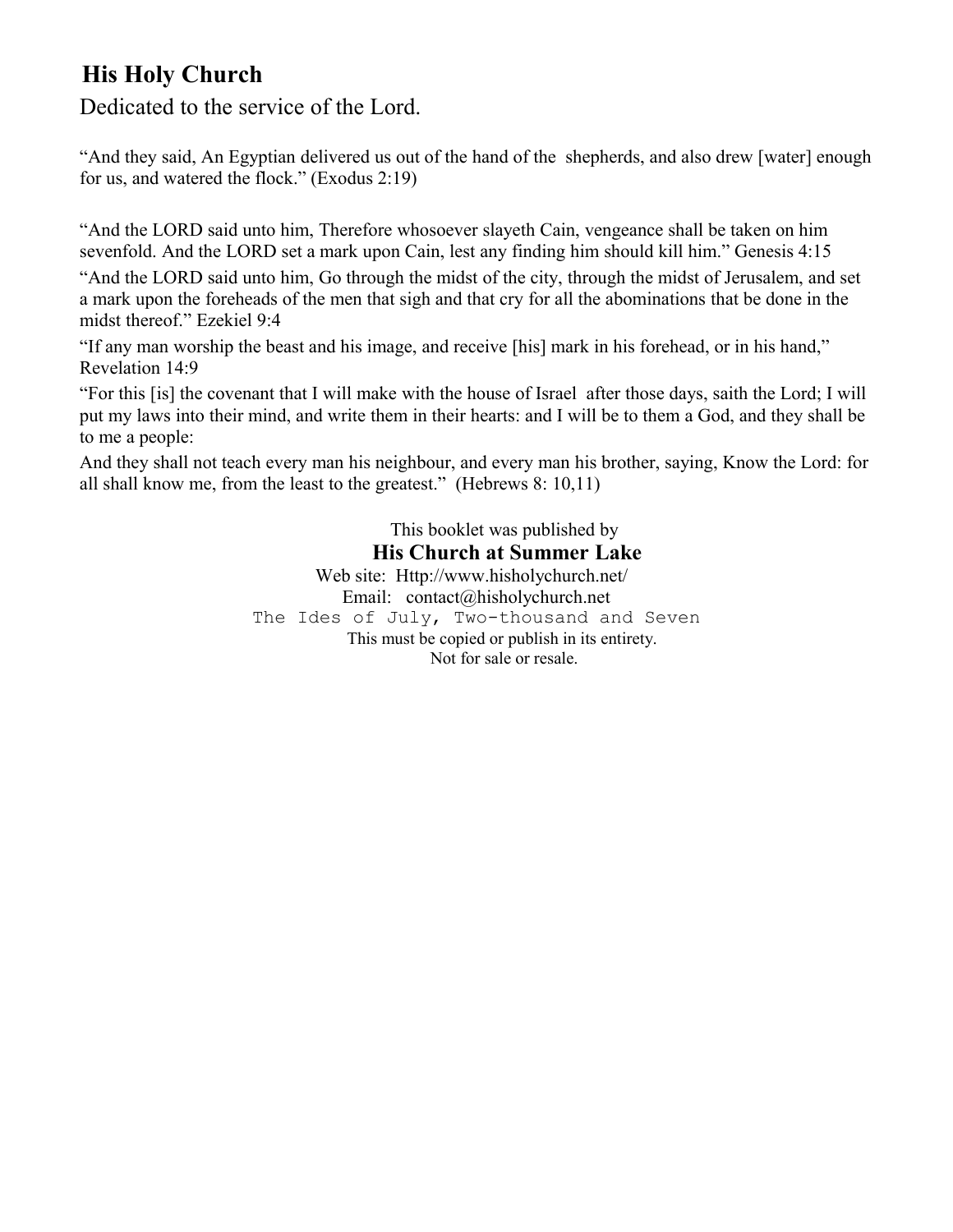# A MARK

Rome was not an anarchy. The once free society which had risen to a state of prominence in the Mediterranean with a voluntary welfare system and a locally supported militias. It became an authoritarian benefactor which led to tyranny and despotism.

Wealth steadily seduced an industrious people into an apathetic welfare state With growing system of social benefits came tax burdens upon the rich, which shifted to the craftsmen and laborer. Centralization of power brought a burgeoning bureaucracy. Together they all brought debasement of social morals. The love of wealth, comfort and security replaced the love of simplicity, service and sacrifice.

Many societies became dependent upon elaborate systems of taxation. In Judea *Gabbai* [tax collector], collected ... *ground-, income-, and poll-taxes* while the *Mokhes* collected duty upon imports and exports; *on all that was bought and sold....* They had invented taxes that reached into the life of almost everyone. There were taxes based on the number of *axles, wheels, pack-animals, pedestrians, the use of roads, highways; on admission to markets; on carriers, bridges, ships, and quays; on crossing rivers, on dams, on licenses, in short, on such a variety of objects, that even the research of* modern scholars has not been able to identify all the names.<sup>[1](#page-2-0)</sup>

They not only had to collect these taxes, but they had to keep track of who had paid and who had not, as well as who was a taxpayer and who was exempt or excluded. Among the slaves, citizens, and residents there were more than one status. They had many ways to keep track of slave and freeman as well as who had paid and who was still owing on the myriad of taxes, fees, and tariffs, including interest, and penalties.

Both Greeks and Romans used small framed boards filled with wax or clay. A thin coating of dark wax was used for brief or short term notations. Scratching letters in the soft wax with a stylus so that the light-colored backing would showed through. The tablets were sometimes linked together with rings, which was called a *codex.*

Longer documents were written on a paper called papyrus and could be glued together into rolls 15 to 40 feet long called *volumen*. Contracts might be etched or engraved in wet clay with a quill with marks or seals of the parties pressed in as a signature. After drying they were stored in the temple. This ancient method of record keeping was widely accepted.

Loans of indebtedness and usury sometimes took advantage of this more permanent form. Record keeping solemnized by seals and marks in clay that were fired to make them "unbreakable".

Slaves in the market place were given dried clay tablets to identify them and their *occupation*. If these tablets were baked with the seal of the owner they took on a permanency that protected the slave from unwarranted detention as he traveled through the public streets on errands for his master. That etched document was referred to as a *charagma*<sup>[2](#page-2-1)</sup> [χαραγµα]. The word might refer to several other forms of identification that appeared during Rome's long history.

Some employed servants or slaves were very wealthy because of their skills or position. They might be physicians or engineers or lawyers. Their c*haragma* would identify a status, occupation or *use,* and might be made of clay, stone, lead, iron, copper, silver, or even gold. It originally was of private issue but became a form of official identification.

 A "Charagma is well attested to have been an imperial seal of the Roman Empire used on official documents during the first and second centuries."[3](#page-2-2)

The word *mark* in Revelations is from *charagma*. It is *a stamp or a badge or an imprinted mark*. It is from the word *charax* from *charasso* (to sharpen to a point). A *charax* is *a pole or stake, a palisade*. The only connection between a *charax* and a *charagma* is that the early *charagmas* were made in clay with a charax, a sharp stick.

Knowing your status quo during the *census* required usually required a token to mark those who had been counted subjects of the Empire. The census called for by Augustus *"was regarded as the badge of servitude, and incompatible with the Theocratic character of Israel."*[4](#page-2-3)

What is the essential characteristic of a *charagma*? Is it important to note that it is etched with a sharp object or on the forehead or in the hand? Or is it because a *charagma* is *a badge of servitude*? Does it mark who is bound and loosed, who is free and who must serve?

<span id="page-2-0"></span><sup>1</sup> "Life and Times of Jesus the Messiah" Bible CD: Chapter III.

<span id="page-2-1"></span><sup>2</sup> charagma {khar'-ag-mah} from the same as 5482; a scratch or etching, i.e. stamp (as a badge of servitude), or sculptured figure (statue); graven mark.

<span id="page-2-2"></span><sup>3</sup> Walter A. Elwell (Ed.). Baker's Evangelical Dictionary of Biblical Theology. Grand Rapids, Michigan: Baker Books. 1996. 22nd, July, 2003.

<span id="page-2-3"></span><sup>4</sup> This was the sole grounds of resistance to the census. Josephus. Ant. xviii. 1. 1, 6.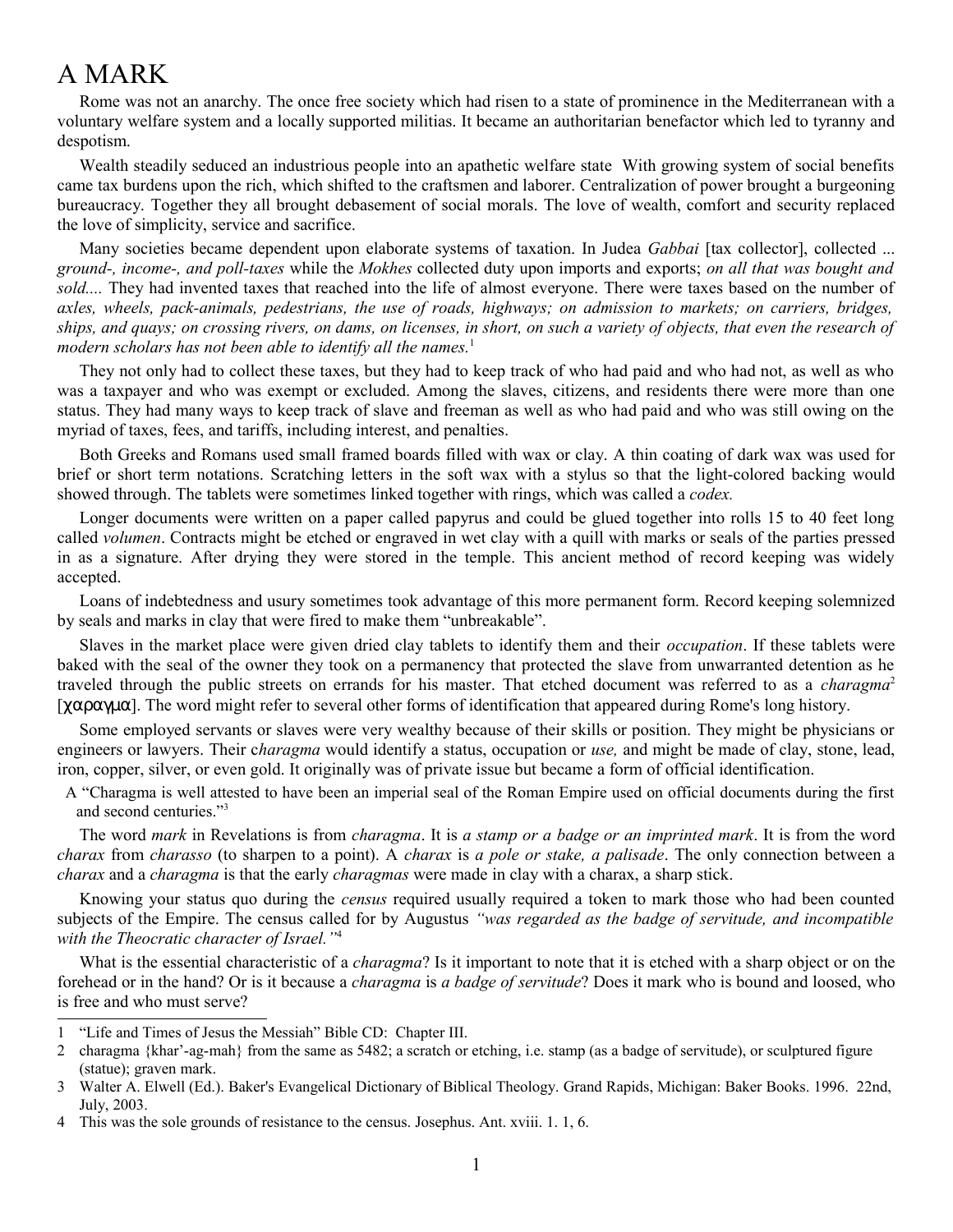*"Thou shalt not bow down to their gods, nor serve them..." Ex 23:24* 

Is the essential characteristic of a mark its location, shape, form or is it what the mark stands for? A *charagma* had a specific purpose. It was a mark that expressed ownership, the right of possession, the right to---or the employer of---the *use* of an item, creature or human as a resource.

Be not thou [one] of them that strike hands, [or] of them that are sureties for debts. (Pr 22:26)

The word *mark* in Revelation is specifically a "*badge of servitude*". *Charagma* appears 9 times in the Bible and is translated *graven* in Acts 17:29. This is the only place outside of Revelations that *charagma* appears, and it is also the only place it is not translated *mark.*

*For in him we live, and move, and have our being; as certain also of your own poets have said, For we are also his offspring. Forasmuch then as we are the offspring of God, we ought not to think that the Godhead is like unto gold, or silver, or stone, graven* [a charagma] *by art and man's device. And the times of this ignorance God winked at; but now commandeth all men every where to repent:* Acts 17:28, 30

The word *offspring* is from *genos* which is translated, *kind, kindred, or nation* expressing that God is the original authority in our lives.

The word *ought* is from the Greek *opheilo* rather than the more common *dei or tis.* It is also translated *owe, be bound, be (one's) duty, be a debtor, be guilty, be indebted. Opheilo* is defined *"to owe, to owe money, be in debt for, that which is due, the debt.*" It also appears in John 13:14 expressing this concept of indebtedness: "If I ... have washed your feet; ye also **ought** to wash one another's feet."

The words *"graven [charagma] by art and man's device",* are talking about systems of authority created by men, which include social programs or schemes, *making the word of God to none effect.*[5](#page-3-0)

The word *device* here is from *enthumesis,* which means *a thinking, consideration; thoughts.* There are no more powerful false gods than those created in our minds and bound by pride. Men begin to worship,<sup>[6](#page-3-1)</sup> and give allegiance to their created institution more so than God.

We are commanded not to let the creations of our own thinking become our godhead, our patronus, or our father because we owe that title to our Father in Heaven. No man on earth should stand as our substitute father, with the authority to mark us with his charagma.<sup>[7](#page-3-2)</sup>

*And there followed another angel, saying, Babylon is fallen, is fallen, that great city, because she made all nations drink of the wine of the wrath of her fornication. And the third angel followed them, saying with a loud voice, If any man worship the beast and his image, and receive [his] mark in his forehead, or in his hand,* Revelation 14:8-9

IF ANY MAN is translated from two words; e,i meaning if or whether, and tis, meaning a certain. Together they mean "whoever, whatever" and is followed by conditions which need to be examined.

*WORSHIP is* from *proskuneo* meaning *an expression of profound reverence… used of homage shown to men of superior rank:* such as *a profound* reverence for an office or a flag or the acceptance of an exercising authority.

Worshiping God has nothing to do with singing in Church. Worshiping has to do with accepting a superior authority. In the Hebrew *worship* is often translated from "הח"ש *shachah*" meaning "to bow down". If God is the ultimate authority, then to *bow down* or *worship* Him is to bow to His authority. Singing may be a gesture along these lines but is concerned with a more substantive behavior. Are we *taking His name in vain* if we are bowing to other authorities to obtain their benefit. Are we to rule over our fellow man or be ruled by them?

**The BEAST** is from the word *therion* from the diminutive *thera* which means "trap" or "hunting to destroy." *Therion* is translated *beast, wild beast, venomous beast*. In the Bible the *beasts* always represented governments, such as *Nimrod, a mighty hunter before the Lord*.

There are two fundamental classifications of governments. The first type is based upon *faith, hope, love and charity* and obeying their natural Father or Creator in heaven. It is a voluntary union of people based on an equal love of neighbor and self, with forgiveness and thanksgiving. This government is created by families coming together in a fellowship, which shares a common acceptance of the Character of God's Name or Nature, (e.g. justice and mercy) written on their hearts and minds.

The second type is the one that *hunts or devours* men. It operates on the basis of enforced control, imposed restrictions, exercising authority, and ultimately, bondage and oppression. It seduces the masses by promising security at

<span id="page-3-0"></span><sup>5</sup> Mark 7:13 Christ was speaking of their system of social welfare, Corban.

<span id="page-3-1"></span><sup>6</sup> See Worship http://www.hisholychurch.net/sermon/worship.php

<span id="page-3-2"></span><sup>7</sup> Call no man Father http://www.hisholychurch.org/sermon/fatherabba.php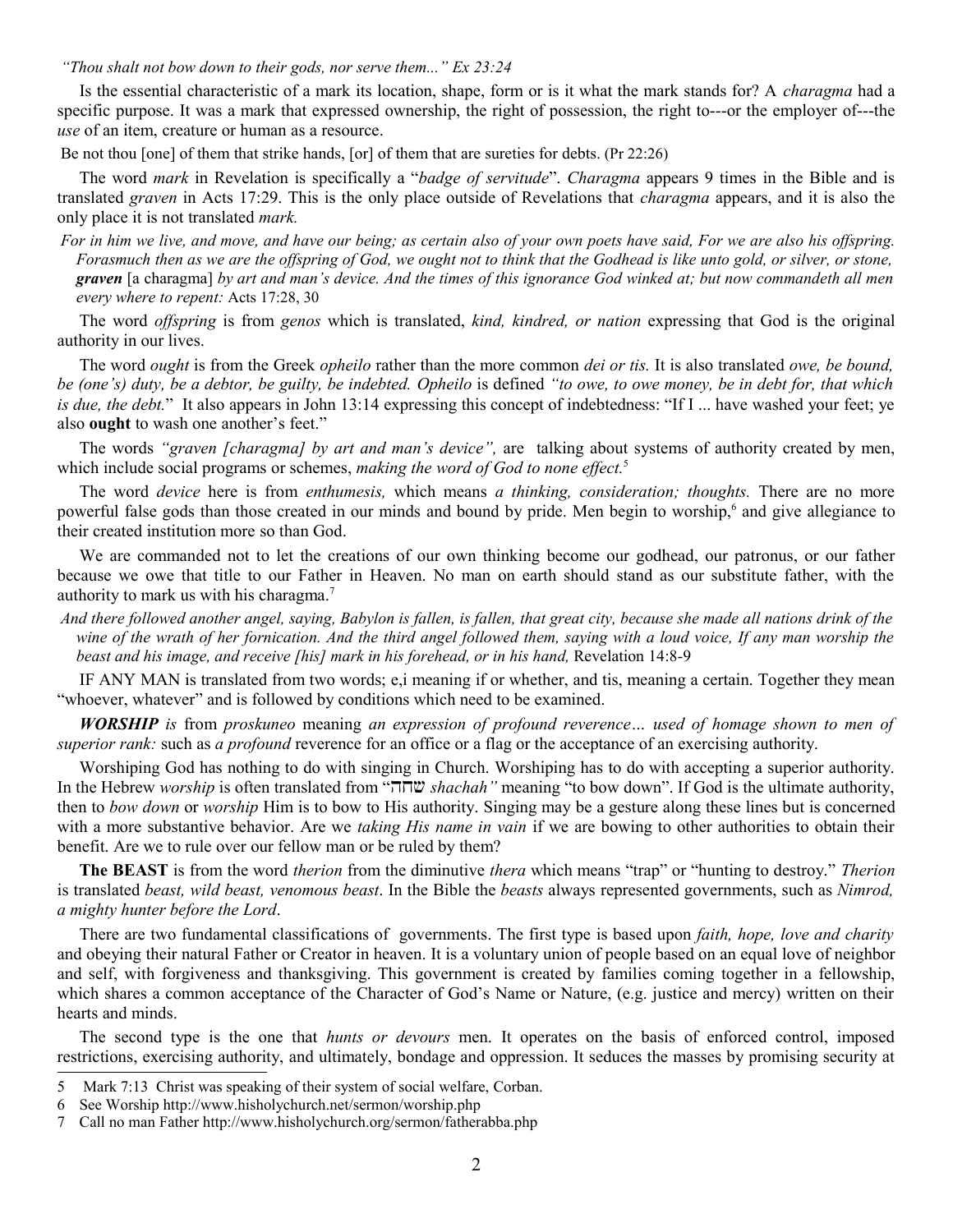the expense of their neighbor. It solicits their applications, which, upon acceptance, becomes binding social contracts, covenants, and leagues of allegiance.

"The real destroyers of the liberties of the people is he who spreads among them bounties, donations and Benefits." Plutarch, 2000 years ago.

In such systems, men endlessly write and codify laws and become the ruling elite. Born or elected they share a desire to control and rule over their neighbors. They are corrupted by power and a willingness to covet.

And he will appoint him captains over thousands, and captains over fifties; and [will set them] to ear his ground, and to reap his harvest, and to make his instruments of war, and instruments of his chariots. 1 Samuel 8:12

The righteous system is spiritually based, and dependent on faith, patience, charity and thanksgiving. It is populated by those who are willing to give---and forgive---under the perfect law of liberty. They maintain free choice by granting the same to others and accepting responsibility for themselves and showing mercy and justice to all.

In a government of liberty people must seek to rule themselves, not their neighbor. They hope to master only charity and mercy, forgiveness and service. They serve God by serving one another.

Both systems depend on faith or allegiance and are composed of dedicated believers. One is based on the authority of men over men, and has a man sitting as a central father (or *patronus*) or ruling authority. The other has God the Father of all men living in their hearts and minds.

Both types of governments are in essence a *family*. In one, the family is truly free, in the other men are *Parens Patriae*, "father of the people".

God the Father's family is based on the natural family instituted by God with the solemn joining of Husband and Wife. These families freely associate as a nation through a voluntary network. The natural Family holds the dominion of God bound only in love of their neighbor.

Can a government be based on love and charity? Can people unite on a national scale and still remain a free people? Voluntary governments have been the rule in man's history, "our modern reliance on government to make law and establish order is not the historical norm."[8](#page-4-0)

*"That the princes of Israel, heads of the house of their fathers, who [were] the princes of the tribes, and were over them that were numbered, offered:" Numbers 7:2*

Note here the word *OVER*. It is from *amad* [שמה], which is translated *stood* or *stand* or *endure* hundreds of times and is translated *over* only one time in the Bible. These fathers were not to rule over each other but came together as equals. In their homes they were to rule as Christ ruled the Church with love and patient service, self sacrifice, and obedience to the Father, enduring the burdens of their Natural Office.

In authoritarian governments, men substitute faith in God for allegiance to men who would be gods over them, the word *god* simply meaning *ruling judges,* and was used to address magistrates in court.

"If we will not be governed by God, then we will be ruled by tyrants."[9](#page-4-1)

Israel was the kingdom of God, not the *religion* of Heaven on earth. Herod the Great had been baptizing his citizenry into his version of the kingdom of Heaven. This Hellenization of Judea was rejected by John the Baptist who had another vision for that kingdom of God.

"Herod's scheme of initiation into a new form of Judaism was immensely successful. Jews everywhere were willing to join the worldwide society ... Entry was for members only; they had to show at the door an admission token in the form of a white stone from the river Jordan which the missionaries gave them at baptism." "The missionaries... with their leather wallets full of white stones, would come back with the same wallets full of money, in foreign currency. Once put into Jewish currency by the money-changers, it would be stored in vaults, ready to be used by Herod for his vast building projects, or any subsequent causes."<sup>[10](#page-4-2)</sup>

Eventually many of the citizens of Judea accepted John's cousin, Yeshua, a.k.a Jesus, as king. Proclaimed by the people as *Hosanna son of David*, the anointed, and officially recognized King of the citizens of Judea by the Roman god*, [11](#page-4-3)* Pontious Pilate.

<span id="page-4-0"></span><sup>8</sup> The Enterprise of Law: Justice without the State. Bruce L. Benson Publisher: Pacific Research Institute for Public Policy (San Francisco), 1991

<span id="page-4-1"></span><sup>9</sup> William Penn

<span id="page-4-2"></span><sup>10</sup> Jesus and the Riddle of the Dead Sea Scrolls by Barbara Thiering.

<span id="page-4-3"></span><sup>11</sup> *Theos*, commonly translated into the word gods or God, was a common term used to address judges in courts of Rome and Judea. This is why Paul says There Are gods Many [see articles on web sites.]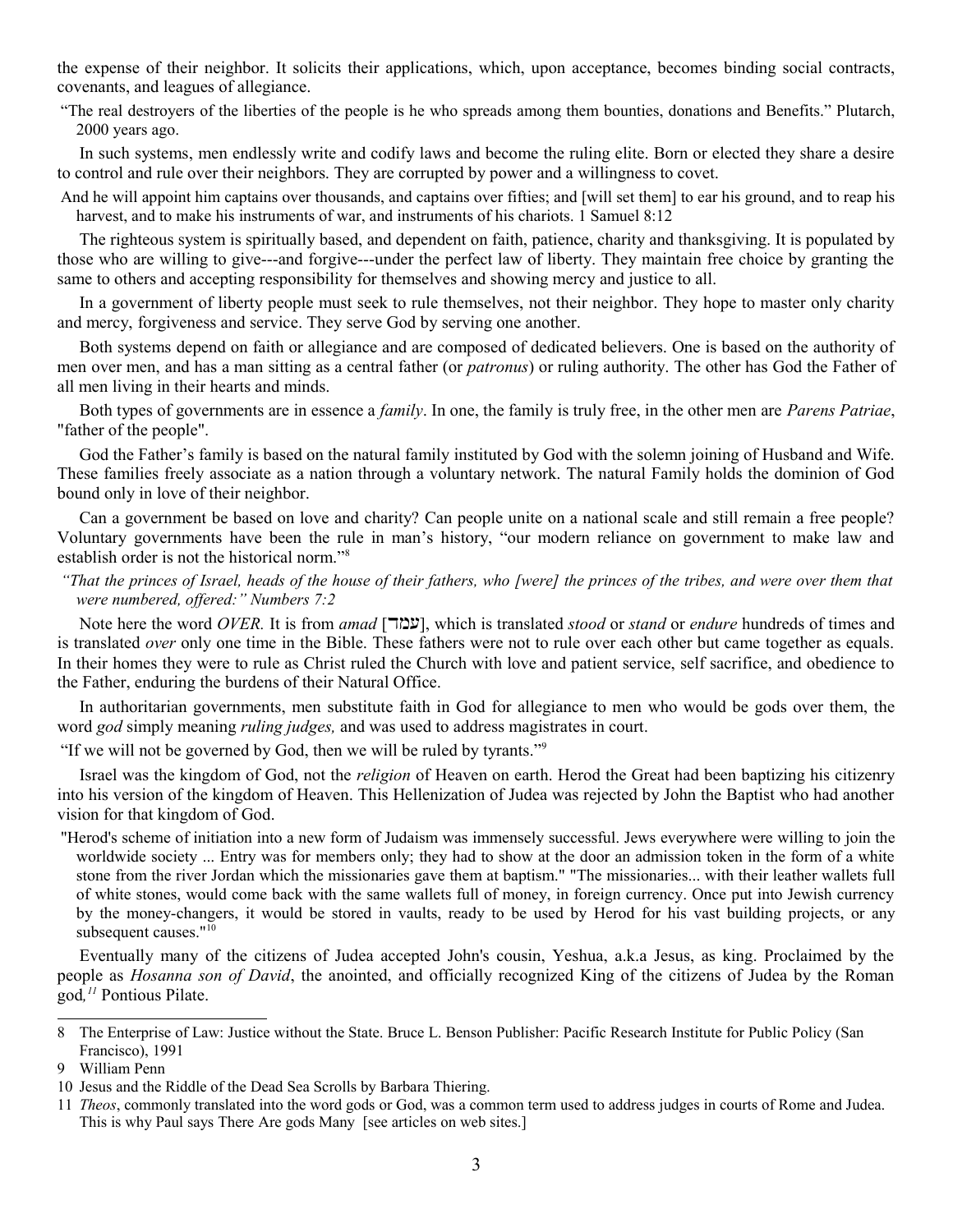Eventually thousands of Judeans followed the Way of John and Jesus and were apart of His kingdom at hand; they were excluded from the the social schemes of Herod which we know as the Corban of the Pharisees.

**THE IMAGE** *of the Beast i*n Revelation 14:9 is translated from the Greek word *eikon* which means *an image or likeness*.

Who was the first beast? Was it Babylon or Rome, or does it matter? Are they not all the same, as was Egypt, Ur and even Haran? Who or what is the beast like? What is that image, or similitude, of the beast?

At the time of Jesus, Rome, as a faltering republic, was well into a process of decay. *"Each class contributed its share to the common decay… The free citizens were idle, dissipated, sunken; their chief thoughts of the theater and the arena… more than two hundred thousand persons were thus maintained by the State, what of the old Roman stock remained was rapidly decaying, partly from corruption, but chiefly from the increasing cessation of marriage, and the nameless abominations of what remained of family-life.... The sanctity of marriage had ceased. Female dissipation and the general dissoluteness led at last to an almost entire cessation of marriage. Abortion, and the exposure and murder of newly-born children, were common and tolerated; unnatural vices, which even the greatest philosophers practiced, if not advocated, attained proportions which defy description.*" [12](#page-5-0)

*Family values* were a chief topic of political rhetoric before every election and during the writing of the new constitution by Augustus. The rise of that Empire out of the ashes of a free republic was unrelenting.

After their civil war, the first of the three offices sought by Augustus was *Emperator,[13](#page-5-1) commander in chief* of the army and naval forces. The second office was *Principas Civitas*, the First Citizen, the chief executive officer or President of Rome,[14](#page-5-2) a municipality. The third office was *ApoTheos,* literally translated the *appointor of gods*.

The duties of this office were to appoint all the judges or *magistrates* for the empirical courts. Each office required an oath based on constitutional restrictions. Successors were determined by an electoral college of the Senate, known as the "Conscripted Fathers."[15](#page-5-3)

The word 'and' in "Worship **AND** Receive" can make a great difference in the interpretation of this text. If you merely received the mark without worshiping the beast, then you do not qualify. If you receive the mark, through ignorance or deception or a combination of both, but have not made a conscious decision to pay homage, or allegiance to the beast, then you have not really *worshipped[16](#page-5-4)* it.

The word *RECEIVE* [his] mark comes from the Greek word *lambano,* and means *"to take with the hand, lay hold of, any person or thing in order to use it; to take up a thing to be carried; take possession of, i.e. to appropriate to one's self … to receive what is offered; not to refuse or reject… give him access to one's self.*"

In the word *lambano* there is nothing about a tattoo or the injection of a chip into the hand. Taking the mark is about *receiving what is offered,* it is simply a matter of *not refusing or rejecting* an offer. It is about an acceptance or *to receive what is offered.*

We do see the word *HAND* at the end of the text which is translated from the word *khire.* Its definition is expressed as "1) by the help or agency of any one, by means of any one." It is clear by this definition that the word is not limited to the concept of the physical appendage.

The preposition *IN* could lead us believe the mark must go inside the hand. The word *'in'* in this verse is translated from the word *epi*. It is a generic preposition that is translated many different ways. For example, it is translated *on, in, upon*, *come to, by, at, before, over,* etc.

There can be no assumption that the *mark* actually enters the flesh of the hand. One may obtain the *use* of *mark* or *badge of servitude* without ever even touching it with the physical hand. *Khire* expresses that you may receive the use of the mark through *the help or agency of any one.*

*FOREHEAD* is translated from *metopon* and is defined *the space between the eyes, the forehead*. Some people have suggested that the mark is a lithium powered microchip injected along the hairline near the ear. Again, there is no reason to make that assumption.

The word *metopon* is often associated with *memory or thought.* If you only need to remember the name or the number

<span id="page-5-0"></span><sup>12</sup> "Life and Times of Jesus the Messiah" Chapter XI.

<span id="page-5-1"></span><sup>13</sup> Emperator, emperatoris m.commander in chief Collins L.E. Dict. '62.

<span id="page-5-2"></span><sup>14</sup> "Thus the republic was restored under the presidency of its 'first citizen' (princeps civitatis)." (Encyclopedia Brittanica Vol 2, p. 687, '53

<span id="page-5-3"></span><sup>15</sup> Rome vs. US http://www.hisholychurch.org/news/articles/romeus.php

<span id="page-5-4"></span><sup>16</sup> Worship http://www.hisholychurch.org/sermon/worship.php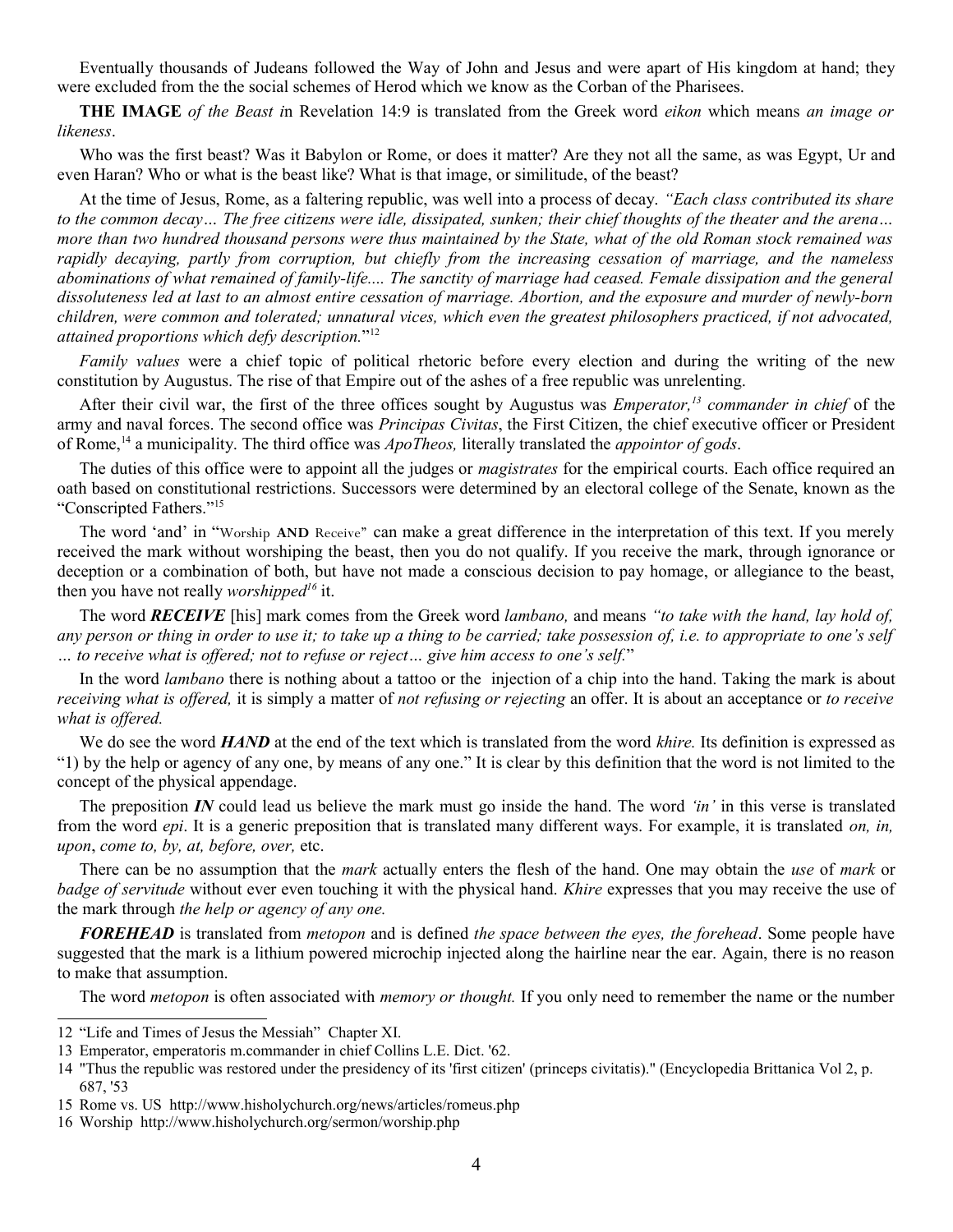associated with the *mark,* it could be assumed that the physical possession of a *mark* is not even necessary, and that the reference to *the forehead* or *the space between the eyes* is cognizant of the mind, thought or memory.

The same shall drink of the wine of the wrath of God, which is poured out without mixture into the cup of his indignation; and he shall be tormented with fire and brimstone in the presence of the holy angels, and in the presence of the Lamb: Revelation 14:10

What is the **WRATH OF GOD**? The Hebrew word for wrath  $[\nabla \times \mathbf{A}]$  Aleph Phie] is translated *face, nostrils, nose, before, countenance, forbearing, forehead,* even *worthy* The same Hebrew letters are also translated *also, even, yet, moreover, yea, with, low, therefore,* and *much.*

In the Greek **WRATH** is from *thumos* and may include the idea of *passion* or *ardour,* and is from the word translated "gods" or "God."<sup>[17](#page-6-0)</sup>

The word *DRINK* is from *pino* which does mean *to drink* but *figuratively, to receive*. To *drink of the wine of the wrath of God* seems to be a metaphor meaning that they will receive something *poured out* at full strength and not very diluted.

The words *AND HE SHALL BE TORMENTED* can give us the idea of torture or punishment. *Tormented* here is from *basanizo* which actually means *"to test (metals) by the touchstone, which is a black siliceous stone used to test the purity of gold or silver by the colour of the streak produced on it by rubbing it with either metal"* It might imply torture but the word was also used by sailors or fishermen whose ship was *struggling with a head wind.* The word has the sense of a *test*.

The word *PRESENCE* is from *enopion* which is more commonly translated *before* or *in the sight of.* To emphasize the nature of these events as a *test* rather than a cruel punishment with torment and tortures I must ask, "Why would the holy angels and the Lamb want to watch people being tortured and suffering"?

Does the good shepherd take delight in punishing his sheep?

Is this a test of our love, faith, hope, and humility?

What is written in your heart and mind?

*And the smoke of their torment ascendeth up for ever and ever: and they have no rest day nor night, who worship the beast and his image, and whosoever receiveth the mark of his name.* Revelation 14:11

Many will tell you that **smoke of their TORMENT ascendeth up** means if you take the mark, you will be cast into hell. This is a conclusion based again on the word *torment,* which we have seen has to do with a test and the words *fire and brimstone* are not, nor have they ever been, synonymous with hell.

FIRE AND BRIMSTONE appears during the time of the liberation and redemption of the Israelites from Egypt. I suspect that since most of the world is now back in a bondage worse than that of  $Egypt$ ,<sup>[18](#page-6-1)</sup> it would seem reasonable that we will see some "fire and brimstone" before the people are all free souls under God on earth again.

The words *SMOKE ASCENDING* has also been interpreted as coming from hell. Throughout the Bible the idea of smoke going up has to do with the accepting of a sacrifice as worthy and in the times of the great *test* men will be called on to sacrifice many things, including their very lives in order to pass the *test* hence the smoke goes up*.*

**REST** is not from the word *anesis,* meaning *a loosening* (which is translated *rest* 3 times and *liberty* and *be eased* once each). Nor is it from *koimesis,* meaning *a reposing, taking rest.* It is from *anapausis,* which actually means *intermission, cessation of any motion, business or labor.* As more is revealed about the nature of the "test," our understanding of this passage may increase. One may see in this sentence two different points of view. One is that the smoke from the test goes up forever, and the others who do not repent, change their ways, get no *cessation or intermission* from their labors, their bondage. It may help to examine more of the context to this one line:

*Here is the patience of the saints: here [are] they that keep the commandments of God, and the faith of Jesus.* Revelation 14:12

The word *PATIENCE* is from *hupomone,* which means *steadfastness, constancy, endurance*. This may be disappointing to those who are expecting to be raptured away during this *test*, since it is clear you are going to need *steadfastness, constancy,* and *endurance* to pass.

There is also some requirements to keep the commandments. Salvation is by grace, but God does not owe us salvation simply because we say we believe. Many people proclaim that they believe just as the Pharisees claimed to believe. The test will be a witness to the truth.

*And I beheld another beast coming up out of the earth; and he had two horns like a lamb, and he spake as a dragon.*

<span id="page-6-0"></span><sup>17</sup> There Are gods Many http://www.hisholychurch.org/sermon/godsmany.php

<span id="page-6-1"></span><sup>18</sup> Employ vs. Enslave from the book The Covenants of the gods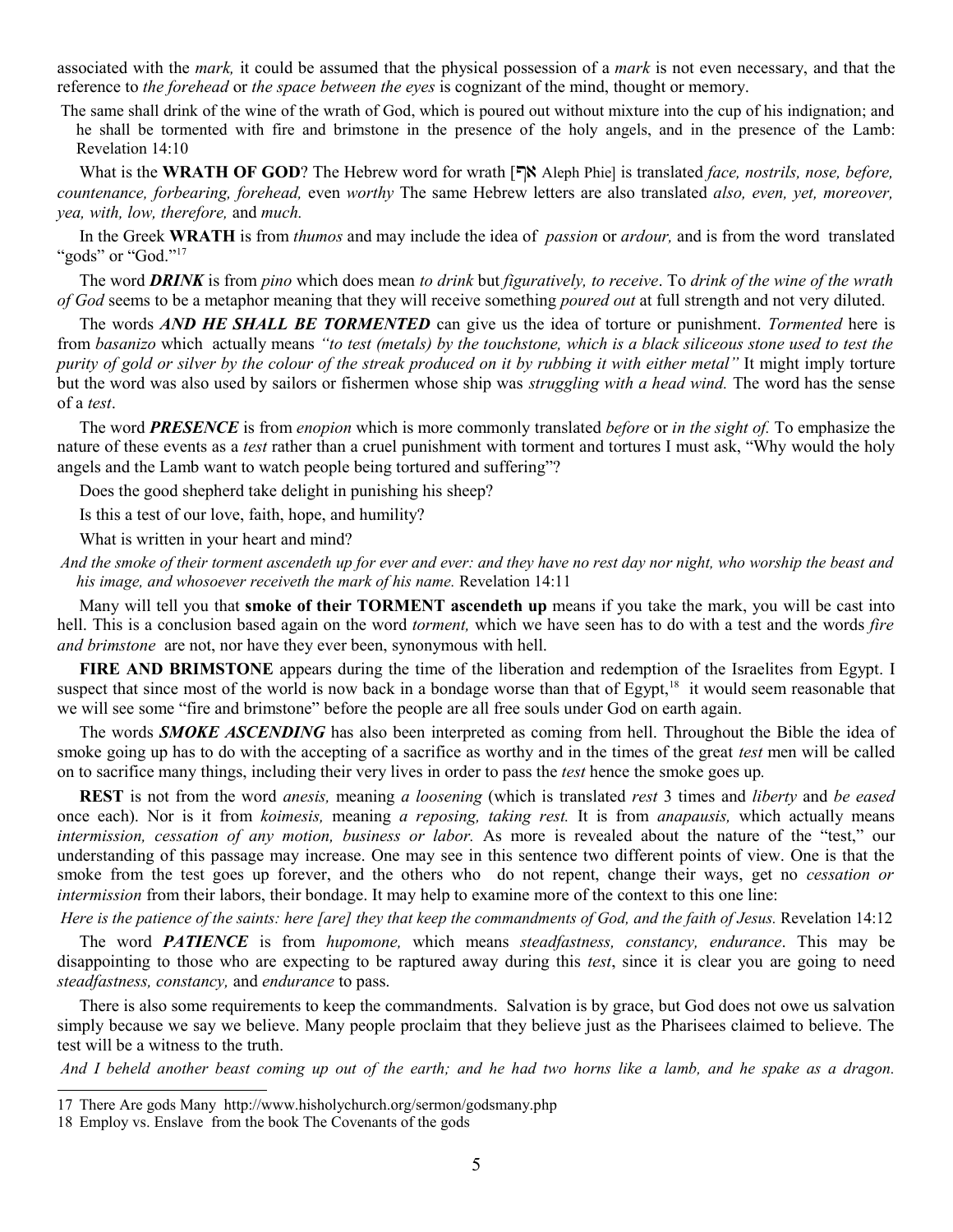#### Revelation 13:11

The *beast* comes **OUT OF THE EARTH**, rather than the sea. If these beasts are governments, it could be presumed that the difference between rising from the land, verses rising from the sea, could have to do with the "Law of the Land" rather than the "Law of the Sea."

Most people are not schooled in these classic forms of jurisprudence. For simplicity here we will just say that the Law of the Land is based in the Mosaic Law, Common Law and the Law of Nature and Nature's God, while the Law of the Sea could include Admiralty, Commercial Law and Equity, a.k.a. *the law men establish for themselves*. One form of law encourages the virtues that set men free and the other lends itself to delivering men into debt and bondage.<sup>[19](#page-7-0)</sup>

Lamb's horns could denote that the original authority was small.

*And he exerciseth all the power of the first beast before him, and causeth the earth and them which dwell therein to worship the first beast, whose deadly wound was healed.* Revelation 13:12

Numerous people interpret the beast as the Roman Church who was wounded at a particular point in time and recovered. Amazingly, they also interpret the Roman Church as the Harlot. It seems that it cannot be both. The Beast, at the time of the writing of St. John's Revelations, was clearly the empire of Rome. The image of the beast is not a matter of location, but the nature, characteristics and precepts of the beast.

And he doeth great wonders, so that he maketh fire come down from heaven on the earth in the sight of men, Revelation 13:13

One distinction between the beast and the image of the beast is that the latter can make fire come down from heaven in the sight of the men. The emperor, or "commander-in-chief" of Rome, had an army and navy while a modern commander-in-chief often has an air force which gives them the power to **MAKE FIRE COME FROM THE SKIES**. [20](#page-7-1)

*And deceiveth them that dwell on the earth by the means of those miracles which he had power to do in the sight of the beast; saying to them that dwell on the earth, that they should make an image to the beast, which had the wound by a sword, and did live*.Revelation 13:14

Just about everyone on earth is **DECEIVED**. What helps bring about this deception are *miracles*. Are those miracles yet to come or have they already deceived us? We have television, computers, modern medicine the power of flight even into space. Some say that these are miracles.

*Semeion* is defined *a sign, mark, token*. It is translated *sign* 50 times and **MIRACLE** only 23. In this age of modern miracles, could we have been deceived? Where is the image of the beast? Do we give it power?

*And he had power to give life unto the image of the beast, that the image of the beast should both speak, and cause that as many as would not worship the image of the beast should be killed.* Revelation 13:15

The words **POWER TO GIVE** is from *didomi* and simply means *to give.* The word **LIFE** is from *pneuma* which is the word translated into *spirit.* It is the beast out of the land with little horns of authority that really gives life and force to the image of the beast. Those who will not pay homage to the image of the beast are to be killed.

There are many words for **KILLED** in the Greek: *Thuo* can be translated *killed* but is usually used in the context of sacrifice. *Phoneuo* is translated "*killed*, *murder,"* and is from the word *phonos*, *to murder*. *Thanatoo* is also translated *killed* and does mean *put to death*. *Anaire* also is translated *killed*, *slay* or *put to death*. Each word can have a different meaning or use. But they are not the word used here.

The word in 13:15 is *apokteino* which means *to kill in any way whatever*, *to destroy, to allow to perish*. The words *should be* are from *hina* which means *in order that*. Because the word *apo* means *of separation* the Greek *apokteino* means more that they would be allowed to die or *perish* because of separation or *exclusion* during the *test in order that they might perish*.

*And he causeth all, both small and great, rich and poor, free and bond, to receive a mark in their right hand, or in their foreheads:* Rev. 13:16

**AND HE CAUSETH** what? He causeth to *receive*. Causeth is from *poieo* meaning *to make* as in *to be the author of*, *make ready* or *to prepare*. It is most often translated *do*. *RECEIVE* is from *didomi* which means simply *to give, to give something to someone, of one's own accord to give one something, to his advantage, to bestow a gift, to grant, give to one asking, let have, to supply, furnish, necessary things… something to be administered***.** Although the English words *causeth to receive* may give the idea of *force,* the Greek text does not support such interpretation. In this verse the original text gives the idea of *an offer, gift or grant* as a result of asking or applying, not compelling.

<span id="page-7-0"></span><sup>19</sup> The book Thy Kingdom Comes is available hisholychurch.net

<span id="page-7-1"></span><sup>20</sup> Rome vs. US http://www.hisholychurch.org/news/articles/romeus.php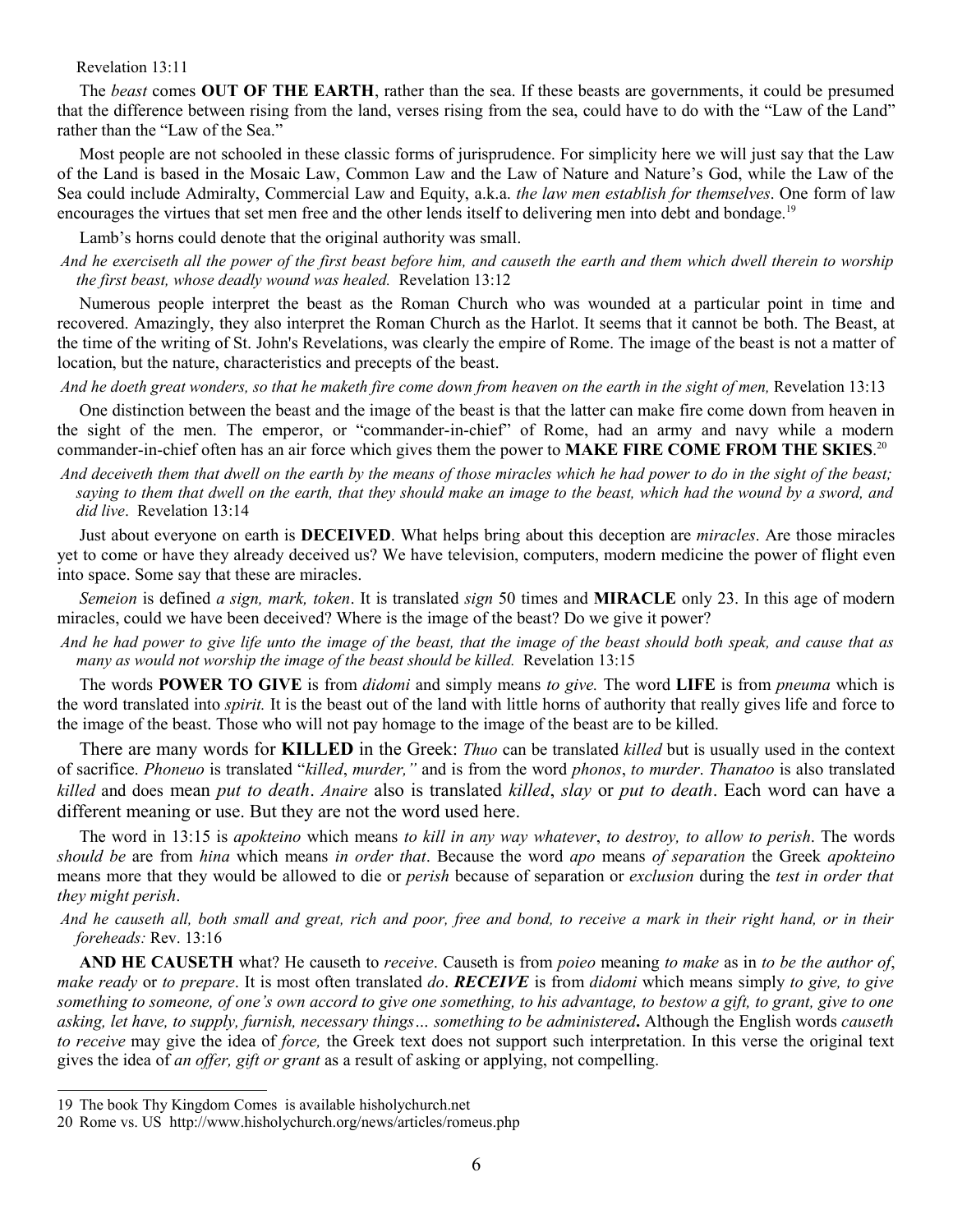Does **RIGHT HAND** mean that it is okay to receive the mark in our left hand? Right hand is from *dexios* which is an adjective that is translated right hand 39 times, right 12 times, right side twice. It can mean "the right" or "the right hand side" but it also is commonly used as "a place of honour or authority". Note that this word is from *dechomai,* which also means *receive, take or accept.*

 *And that no man might buy or sell, save he that had the mark, or the name of the beast, or the number of his name.* Revelation 13:17

 The words *And that* **NO MAN** are not translated from *oudeis,* which is translated 94 times "no man" and "none" 27 times, or "any" or "any man" 6 times. Nor is it from *medeis* which is translated *no man* 32 times and means *nobody or no one*. Nor did the author use *ou anthropos* meaning *no man or no human*.

The words **THAT NO** is translated from "*hina me*" which is translated "*that not*" 45 times, or "*lest*" 43 times and "*that … no*" only 6 times or even "*albeit not*" and "*so that not*" once each.

**MAN** is translated from "*tis*" which is an enclitic [leaning] indefinite pronoun translated *certain* 104 times, *some* 73, *any man* 55, *any* 37, *one* 34, *man* 34, *anything* 24, *a* 9, *certain man* 7 times, *something* 6, *somewhat* 6, *ought* 5, *some man* 4 times.

It is defined *"a certain, a certain one ; some, some time, a while".*

It should be becoming clear that many misconceptions, unsupported by the earlier text, are being propagated in the world today. There are many specific statements and words used by the author of the Bible that have been blurred, twisted and distorted by modern versions of the text.

Many are being misled by words like *cause* and *no man.* Will no one be allowed to **BUY OR SELL** if they do not take the mark? The word *man* is not even in the original text. We may now see that the words of the author, who used an indefinite pronoun to express, at best, that only *certain* or *some* would be *excluded*---and because of this exclusion or separation, they *might die* because they do not take the mark.

The phrase **HAD THE MARK** is from*"echo."* It means *"to have, i.e. to hold. to have (hold) in the hand, in the sense of wearing, to have (hold) possession of the mind… 2) to have i.e. own, possess 2a) external things .... 2b) used of those joined to any one by the bonds of natural blood or marriage or friendship or duty or law etc. …"* Those who think they have nothing to worry about as long as they do not take the chip implant appear to be deceived.

To have the mark has nothing to do with the injection of a chip but does clearly includes the idea *membership, joined by bonds of family, or duty or law.* If you have to prove you are a member of the family of the beast with a special identification card or number, or else you will be excluded from the some of the benefits of its commercialized market place, then that would meet the language of the authors of Revelations.

If government policy requires a numerical identifier to get a job, a bank account, credit, business license, marriage license, and even a drivers license (or the individual is excluded from that market place), then such exclusion by the political benefactors and commercial world might make survival difficult or even impossible in a time of deficiencies, deficits and deprivation. Such exclusions are already law according to Section 666, of the United States Codes, Title  $42.^{21}$  $42.^{21}$  $42.^{21}$ 

The word **MIGHT** is from *dunama*i meaning, *"to be able, have power whether by virtue of one's own ability and resources, or of a state of mind, or through favorable circumstances, or by permission of law or custom"* The word *custom* includes the synonym *"practice"* and therefore *policy*. It is again clear in the Greek text that the author, in the original language, is denoting the idea of *favorable circumstance* or *permission* of the legal system---or even just a matter of policy.

All these exclusions presently apply to people without a Social Security Number. They have been excluded for years and those exclusions are growing. Obtaining a Social Security Number is also a key point of *consent,* since it is *absolutely voluntary*. The number is linked to similar systems in over a hundred and seventy different countries. Are the social security numbers of the world systems the modern mark of the beast? Shouldn't we look at the biblical and spiritual implications of these systems or schemes?

The word **NAME** in the text is from *onoma* which does mean *name* but is also "... used for everything which the name covers." It is used to express *"one's rank, authority, interests… the cause or reason named: on this account,…"* The word *"name"* denotes the authority by which the number is used not a particular name but rather an authorization.

The word **BUY** is from *agorazo* which means *"to be in the market-place, to attend it, hence to do business there, buy or sell".* The marketplace, since we are dealing with the world merchants, traffickers, or Canaanites allow men into their

<span id="page-8-0"></span><sup>21</sup> US Code 42, Section 666. "Bill 532 1997/6/10 Part I Documents Requiring Social Security Numbers...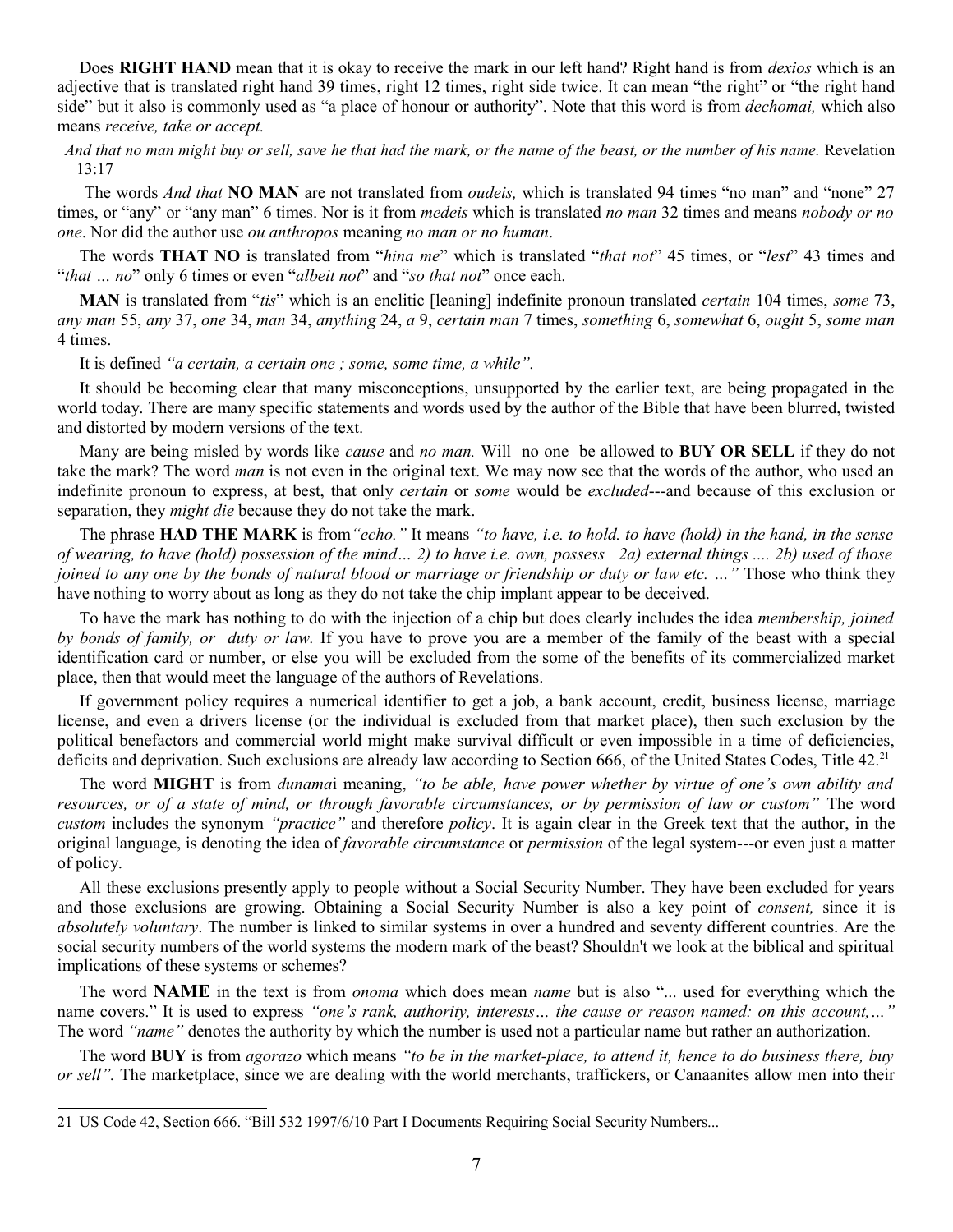system, first by adoption, the birth certificate, the acceptance of benefits, and finally the application to labor or to serve as a *registered member,* making your offering*. [22](#page-9-0)*

The modern social insurance systems with compelled contributions are identical to the system of Corban, or unrighteous mammon,<sup>[23](#page-9-1)</sup> instituted by the Pharisees before Christ's arrival. The sacred temple of Rome, called the Capitol, had a similar systems called *Qurban.* The Pagan and Moslem Qurban or Korban systems were similar.

These words all have to do with the sacrifices of the people, but have not always been collected in the same way. In these systems, the widows and orphans, elderly and needy of society were taken care of by either freewill or compelled offerings. The compelled offering was contrary to the the precept of freewill offerings and were forbidden by Christ, who claimed these traditions, also translated as *"ordinances,"* made the word of God *"of none effect."*[24](#page-9-2) The religion of the Pharisees was not *pure*.

As things got worse in Rome there was a rationing of benefits and also essential goods. Those without the "mark" were excluded.

*And I heard a great voice out of the temple saying to the seven angels, Go your ways, and pour out the vials of the wrath of* God upon the earth. And the first went, and poured out his vial upon the earth; and there fell a noisome and grievous sore<sup>[25](#page-9-3)</sup> *upon the men which had the mark of the beast, and [upon] them which worshipped his image.* Revelation 16:1 2

Many believe this **NOISOME AND GRIEVOUS SORE** has to do with a lithium battery operated-computer chip that will leak, causing a terrible sore will result. If this hypothesis is incorrect millions of people are being lulled into a false sense of security. The idea that the mark is a chip is really without any true support except in the imaginations of the producers of Christian fables. Let us look with clear eyes.

There are at least nine different words that are used to produce the English word **SORE** in the King James New Testament text. Eight of them [*sphodra, aganakteo, lian, en, polus, ekthambeo, megas, hikanos*] have nothing to do with a sore as a sore or wound, or even being sick or ill.

The word **NOISOME***,* describing this *sore,* is from *kakos,* meaning *"of a bad nature, not such as it ought to be or of a mode of thinking, feeling, acting, base, wrong, wicked or even troublesome, injurious, pernicious, destructive, baneful."* 

According to Webster's Revised Unabridged Dictionary (1913) the word *Noisome* does mean *Noxious to health; hurtful; mischievous; unwholesome; insalubrious; destructive*. The problem is that *kakos* is only translated *noisome* once and is translated *evil* forty times. *Kakos* is not normally be found modifying the word *sore* or *wound*.

The second word to modify *sore* is **GRIEVOUS***,* which is from *poneros* from a derivative of *ponos,* meaning *great trouble, intense desire*. It is also translated *evil* some fifty-one times and *wicked* or *wicked one* some sixteen times. To translate both *poneros* and *kakos* into the word *evil* does not do the Greek text justice. *Poneros* is defined, "full of labours, annoyances, hardships 1a) pressed and harassed by labours 1b) bringing toils, annoyances, perils;…"

P*oneros* is commonly used to describe something such as *pressed labor* or *bringing toil* and again has an evil or wicked nature. Again, with the words *poneros* and *kakos,* we have something that is *full of pressed labors and not what it ought to be, with a bad or wicked nature, possibly as a result of wrong thinking.* These words have a great deal to do with *forced labor* for an *evil cause or condition*. In the bondage of Egypt the people were forced to labor and God delivered them from that state and told them never to return.<sup>[26](#page-9-4)</sup>

The word *helkoo* means *to make* **SORE** or *cause to ulcerate* and that word is from *helkos* which can mean *a wound or even a sore or ulcer.* It is *helkos* that appears in the text. *Helkoo* is from *helkos* not the other way around. The word *helkos* with a Strong's number 1668, is from *helkuo* or *helko* which means *to draw, drag off.* It is akin to the word *haireomai* which means *to take for oneself, to prefer, choose* or *to choose by vote, elect to office*. *Helko* appears in Acts 21:30 *"they dragged him from the temple"* and James 2:6 *"Are they not the ones who are dragging you into court?"* Also the Greek *holkos*, connected with *helko* meaning *I draw*.

In "*Vocabulary of the Greek New Testament*," Moulton and Milligan say the Greek term *helko* or *helkuo* has almost

<span id="page-9-0"></span><sup>22</sup> Employ vs. Enslave The Charagma vs Card see the book The Covenants of the gods

<span id="page-9-1"></span><sup>23</sup> The Corban of the Pharisees www.hisholychurch.org/sermon/corban.php

<span id="page-9-2"></span><sup>24 ...</sup> *Full well ye reject the commandment of God, that ye may keep your own tradition. ... But ye say, If a man shall say to his father or mother, [It is] Corban,... Making the word of God of none effect through your tradition, which ye have delivered: and many such like things do ye. Mr 7:9…*

<span id="page-9-3"></span><sup>25</sup> helkos probably from 1670; n AV - sore (3) 1) a wound, especially a wound producing a discharge pus, a sore, an ulcer

<span id="page-9-4"></span><sup>26</sup> Deuteronomy 17:16 But he shall not ... cause the people to return to Egypt, ... forasmuch as the LORD hath said unto you, Ye shall henceforth return no more that way.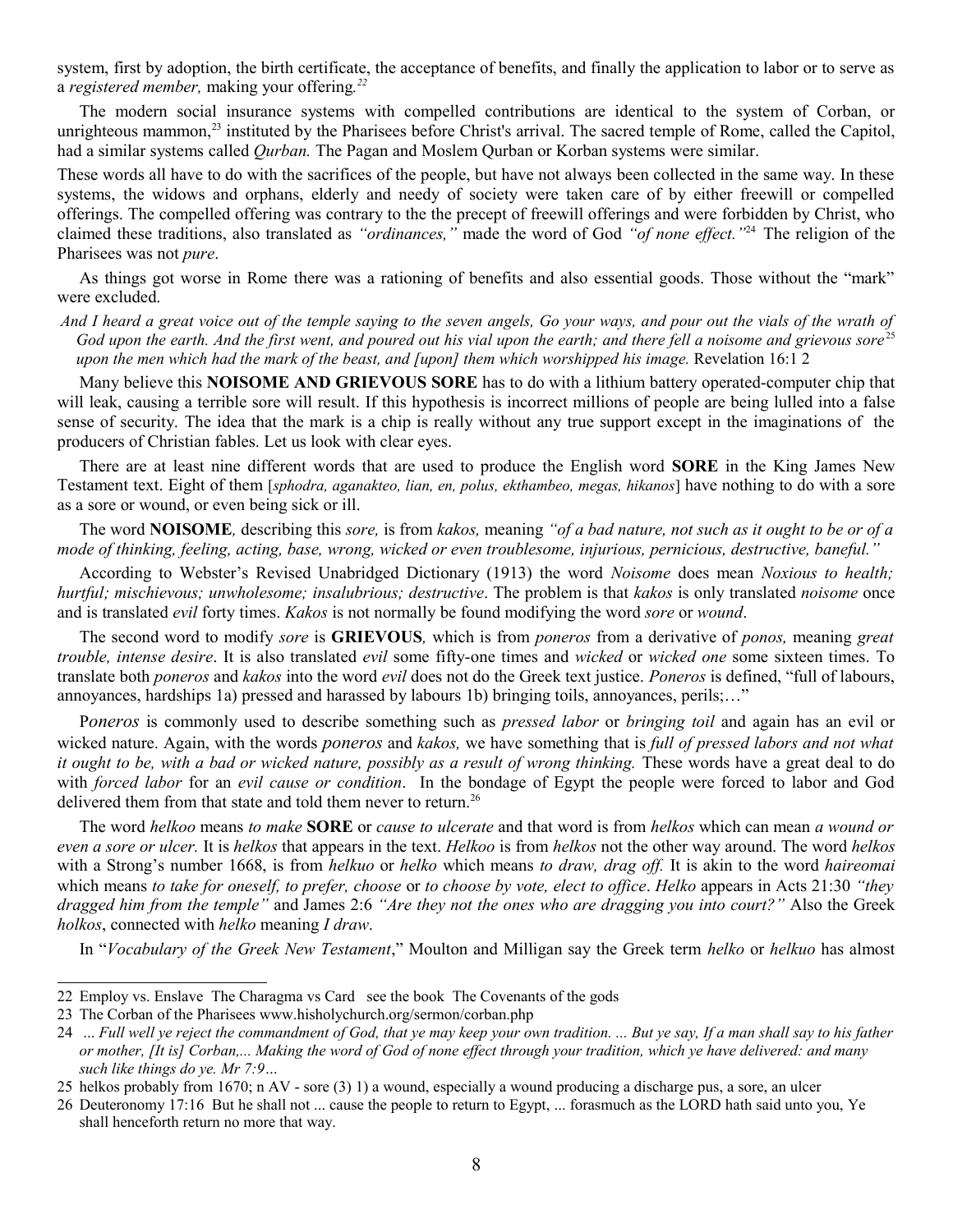the sense of dragging by force. It is used of hauling bricks, of towing, of dragging along, and even in connection with *impressing people as laborers*.

This meaning would fit well with *poneros* and *kakos,* **NOISOME AND GRIEVOUS**, which can both easily be used with the idea of *impressing people as laborers* as they were in the bondage of Egypt, which at first was a government where the gold and silver were in a central treasury, the people paid  $20\%$  income tax,  $27$  and they only had a legal title to their land. $^{28}$  $^{28}$  $^{28}$ 

The fact is a *Charagma* means *a badge of servitude*, the Ten Commandments<sup>[29](#page-10-2)</sup> tells us not to "serve" the other "gods," and we are not to covet our neighbors' goods through the agency of governments, including the authoritarian benefactors which Christ told us not to be like in Matthew 20:25, Mark 10:42 and Luke 22:25.

"And through covetousness shall they with feigned words make merchandise of you: whose judgment now of a long time lingereth not, and their damnation slumbereth not." 2Pe 2:3

In the Old Testament there is a *mark* **of God** related to the forehead.

*"And the LORD said unto him, Go through the midst of the city, through the midst of Jerusalem, and set a mark upon the foreheads of the men that sigh and that cry for all the abominations that be done in the midst thereof."* Ezekiel 9:4

This is the Mark of the LORD*.* This mark was not a computer chip either. The Mark of the Beast is the antitheses of the Mark of God. The Mark of God is the Tav,  $[\nabla]$ . The Tav is the final letter of the Hebrew Alef-beit. It corresponds to *malchut,* meaning kingdom. The Tav is said to be the seal of Faith.

Through faith the *malchut* or kingdom passes in inheritance from generation to generation. The precept of this faith is the secret of the power that makes the kingdom of God a reality at hand.

By faith Abel offered unto God a more excellent sacrifice; By faith, Enoch was translated; By faith, Abraham obeyed and he went out; By faith, Isaac blessed Jacob and Esau. Joseph, Moses, Rahab, Gedeon, Samson, David, Samuel, and the prophets "through faith subdued kingdoms, wrought righteousness, obtained promises, stopped the mouths of lions, quenched the violence of fire, and escaped the edge of the sword, out of weakness were made strong, waxed valiant in fight, turned to flight the armies of the aliens." "Wherefore we receiving a kingdom which cannot be moved, let us have grace, whereby we may serve God acceptably with reverence and godly fear.<sup>7[30](#page-10-3)</sup>

Christ said the kingdom of God is at hand and we were to seek it and His righteousness, as well as to preach it. We were to have faith and believe that the perfect law of liberty, with Christ in our hearts and minds, would work and be our salvation. When people were baptized under Moses, they were supposed to drink of the same spiritual rock which is Christ. $31$  But God was displeased with them. Many did not pass the test of faith, and they gave us examples of lust and idolatry, fornication and the rejection of God. Could God be displeased with us now? Do we understand the precepts of that faith that was in the prophets? Do we have that working faith or do we fall short?

We know that "Not every one that saith unto me, 'Lord, Lord,' shall enter into the kingdom of heaven; but he that doeth the will of my Father which is in heaven."(Matthew 7:21). There are no magic words or incantations of faith that open the living kingdom of God to men.

"Many will say to me in that day, Lord, Lord, have we not ... done many wonderful works?" (Matthew 7:22). But the answer will be "And then will I profess unto them, I never knew you: depart from me, ye that work iniquity."(Matthew 7:23). Jesus even asks the question, "And why call ye me, Lord, Lord, and do not the things which I say?" (Luke 6:46).

Where do we stand in relationship to this warning? What is the evidence and precepts of faith and what is its antithesis?

The Mark of the Beast is the evidence of a lack of faith in God and His ways. If the Mark of God is a life of faith, hope, and charity, under the perfect law of liberty, where we love our neighbor as ourselves, then the Mark of the Beast would be a life where people force their neighbor to provide for their benefit through benefactors, who exercise authority one over the other. Those who will not live by hope often desire entitlements guaranteed by the right arm of governments. They do not live by charity, but by enforced contributions taken from the sweat and blood of their neighbor. Are they

<span id="page-10-0"></span><sup>27</sup> Employ vs. Enslave see the book The Covenants of the gods

<span id="page-10-1"></span><sup>28</sup> Law vs. Legal see the book The Covenants of the gods

<span id="page-10-2"></span><sup>29</sup> Exodus 20:5 Thou shalt not bow down thyself to them, nor serve them:...

<span id="page-10-3"></span><sup>30</sup> Hebrews Chapters 11 and 12.

<span id="page-10-4"></span><sup>31</sup> 1Co 10:2, 5 "And were all baptized unto Moses in the cloud and in the sea; And did all eat the same spiritual meat; And did all drink the same spiritual drink: for they drank of that spiritual Rock that followed them: and that Rock was Christ. But with many of them God was not well pleased: for they were overthrown in the wilderness."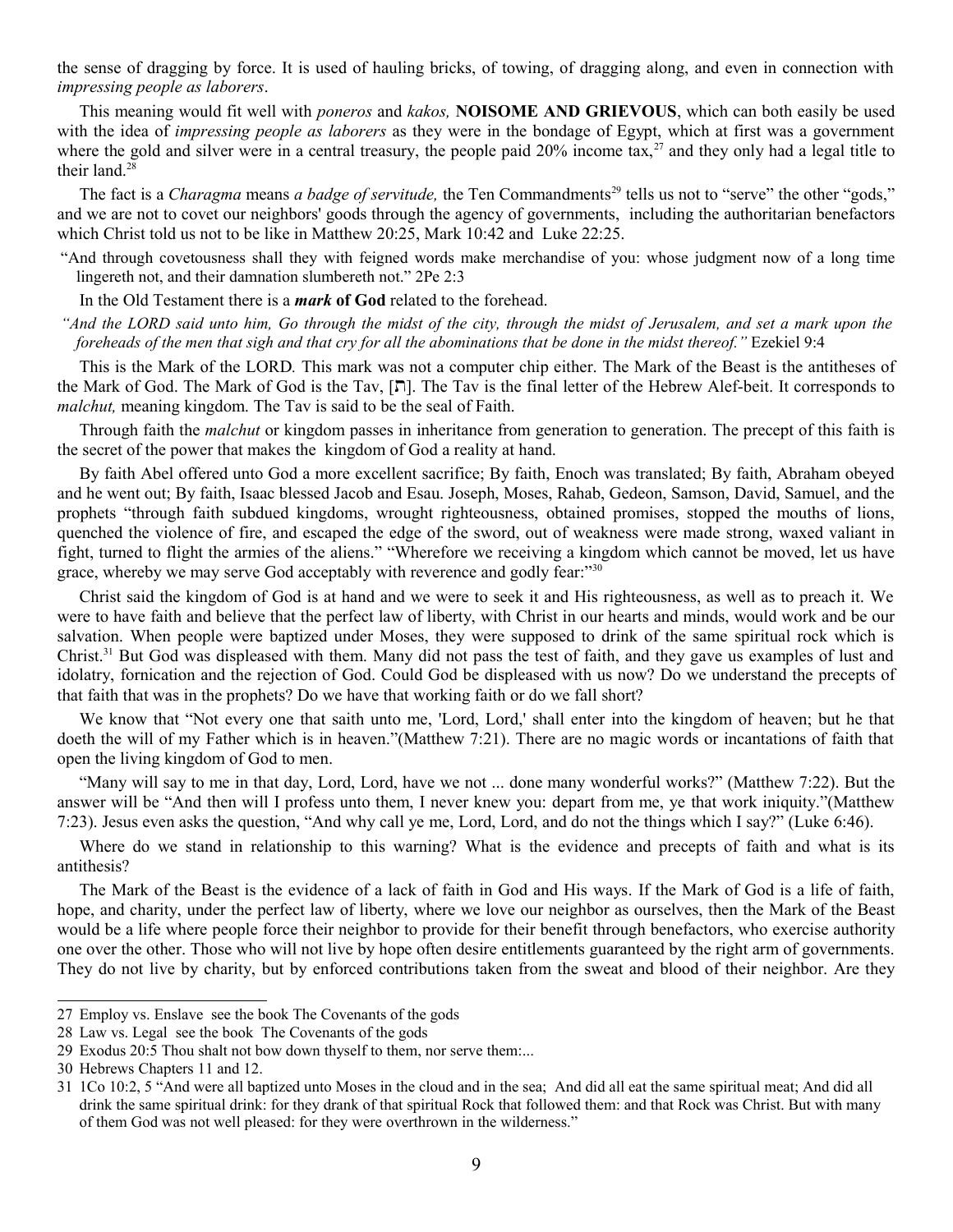coveting their neighbor's goods and *rejecting* the righteousness of God.<sup>[32](#page-11-0)</sup>

The Christian lived in the world of Rome in a much different way than modern Christians live in modern governments today. The Pharisees had ordered that all who saw Jesus as the Christ were to be cast out of the system of Corban managed at the temple. Like Exodus, Pentecost was the liberation of the people from the social contracts that had bound them to the systems established by the Hasmonians, Herod.

This idea of centralizing the control of society and its charitable functions is as old as the city of Cain. Lemech did it. Nimrod and Pharaoh, Saul and Solomon all forced the contributions of the people. Samuel told Saul that because he had done this foolish<sup>[33](#page-11-1)</sup> thing and forced the contributions of the people his kingdom would not remain.

The Christian understood that the social programs offered by governments were voluntary in the beginning, but soon became oppressive. Having been cast out of one system, they did not desire to enter another. Christ had set them free. The religion of the Pharisees had conformed to Rome. It was not a pure religion taught by John and Jesus. They took care of the widows and orphans and needy of their society, but they did so with those compelled Corban, like the Romans.

Jas 1:27 Pure religion and undefiled before God and the Father is this, To visit the fatherless and widows in their affliction, [and] to keep himself unspotted from the world.

The early Christians lived in the world but not of it. They still took their day of rest on the Sabbath, but we also see them meeting on the first work day of the week, For what purpose?

In Justin's First Apology we see an explanation of the government of the Christians with the words, "And on the day called Sunday, all who live in cities or in the country gather together to one place... And they who are well to do, and willing, give what each thinks fit; and what is collected is deposited with the president, who succours the orphans and widows and those who, through sickness or any other cause, are in want, and those who are in bonds and the strangers sojourning among us, and, in a word, takes care of all who are in need."

Justin had written the Emperor Antonius Pius, "And we afterwards continually remind each other of these things. And the wealthy among us help the needy; and we always keep together; and for all things wherewith we are supplied, we bless the Maker of all through His Son Jesus Christ, and through the Holy Ghost."[34](#page-11-2)

The Romans and many other countries had systems of social welfare but to the Christians those were the Nicolaitan<sup>[35](#page-11-3)</sup> altars which God hated.

Re 2:6 But this thou hast, that thou hatest the deeds of the Nicolaitans, which I also hate.

The Romans persecuted many of the early Christians because they would not take oaths of allegiance, nor serve, by contributing to the "gods" of Rome. These gods required donations, or tribute, in the form of an excise tax. A small book, or "libellus, made of papyrus"[36](#page-11-4) was used as a passport throughout their world. It identified you as a contributing member and contained your signature --- and was believed to be the mark of the beast in its time. These temples administered systems of social security, education, justice, and national defense.<sup>[37](#page-11-5)</sup> They even operated as a world bank.<sup>[38](#page-11-6)</sup>

Very few people understand the similarities between the system of the Roman beast and the *image of the beast* in the world today. Nor do they understand how those early systems came into conflict with the kingdom preached by Christ and the early Church.

In Gibbon's "Decline and Fall of the Roman Empire," he praised "the union and discipline of the Christian republic." He pointed out that "it gradually formed an independent and increasing state in the heart of the Roman Empire."<sup>[39](#page-11-7)</sup> How did it work before the apostasy of Constantine?<sup>[40](#page-11-8)</sup>

Constantine did not require that the people repent. Those who received his baptism continued in the systems offered

<span id="page-11-0"></span><sup>32</sup> The Voice of the People www.hisholychurch.org/news/articles/voice.php

<span id="page-11-1"></span><sup>33</sup> 1Sa 13:13 "And Samuel said to Saul, Thou hast done foolishly: thou hast not kept the commandment of the LORD thy God, which he commanded thee: for now would the LORD have established thy kingdom upon Israel for ever."

<span id="page-11-2"></span><sup>34</sup> The Eucharist http://www.hisholychurch.net/sermon/eucharist3.PDF

<span id="page-11-3"></span><sup>35</sup> The Nico-laity were the *conquered people*. They were the people who no longer had a choice in what was to be contributed to the government.

<span id="page-11-4"></span><sup>36</sup> According to the expert testimony of Dr. Elliott, concerning the Mark of the Beast, the priests of the temples, like the Capital, "were functioning, not as we would think religious priests would, but rather as police..." David Stevens v. Stephen Berger, United States District Court, New York, 428 F.Supp. 896 (1977)

<span id="page-11-5"></span><sup>37</sup> Rome vs. US http://www.hisholychurch.org/news/articles/romeus.php

<span id="page-11-6"></span><sup>38</sup> Temples and Churches, from the book Thy Kingdom Comes

<span id="page-11-7"></span><sup>39</sup> Rousseau and Revolution, Will et Ariel Durant p.801. fn 83 Heiseler, 85.

<span id="page-11-8"></span><sup>40</sup> The Wolves from the book Thy Kingdom Comes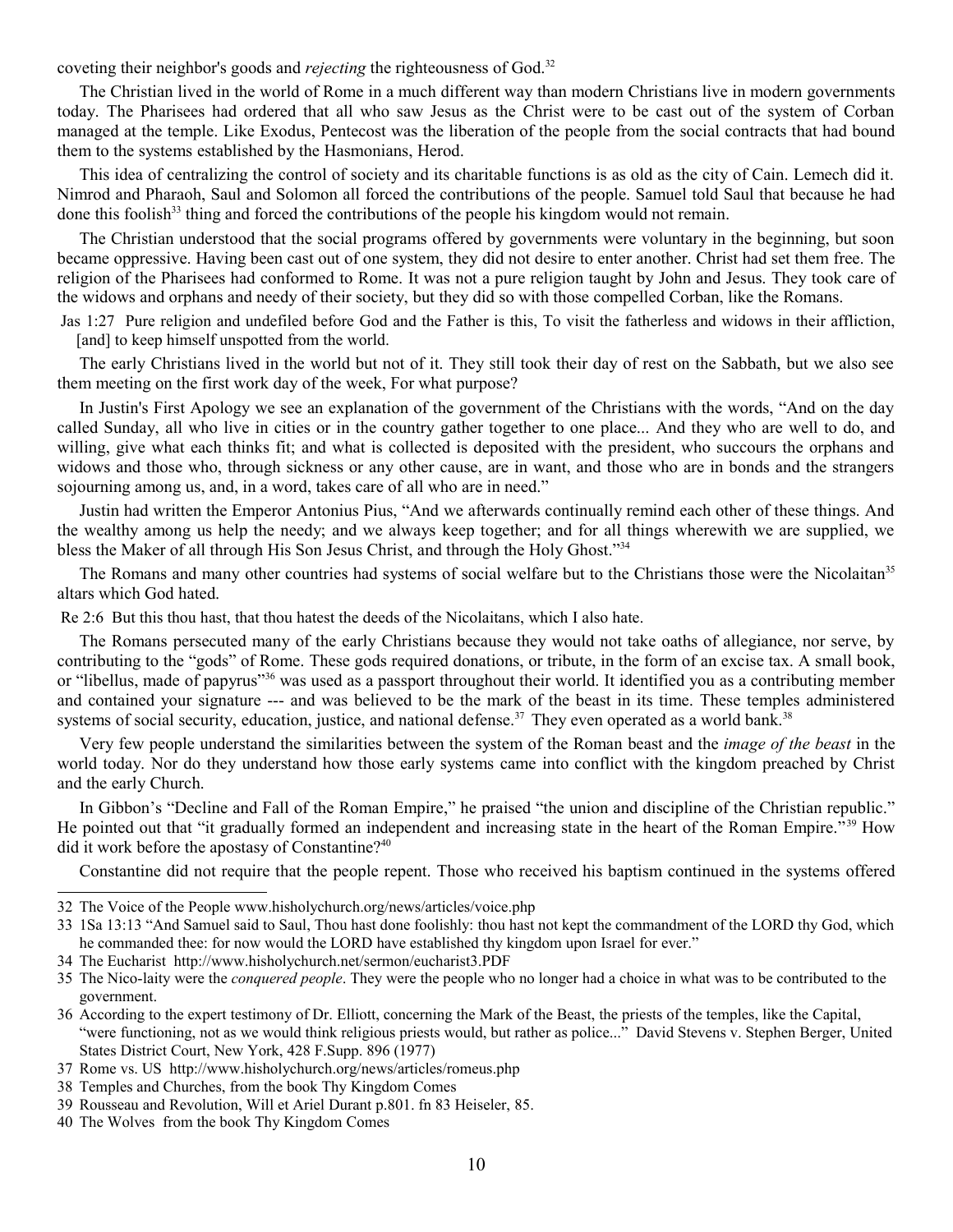by Rome. They were instant Christians claiming a new religion but keeping the old ways under a new name. Most modern Christians sometimes follow the ways of Constantine more than Christ. They may cry Lord, Lord in their Church buildings but do they do the will of the Father?

To learn that the Christians would not participate in the social security and welfare systems of that authoritarian world of Rome because they demanded an allegiance rather than faith, force rather than charity. They offered entitlements rather than hope. This is an area of moral and spiritual conflict not addressed by the modern Church. It is in that conflict that we find the defining characteristics of the Mark.

*Just as we have borne the image of the earthy, we will also bear the image of the heavenly.* (1 Corinthians 15:49).

In 168 AD, Marcus Aurelius wanted no child to be left behind. He required, by law, that everyone must register the birth of their children with the Secretary of Treasury or Provincial Registrars within 30 days. The Christians would not. They would called no man on earth Father.

Such registration would be an application to the Father of the State, and would be turning from Christ's command.<sup>[41](#page-12-0)</sup> The State would be "In Loco Parentis" which in the Latin, means "in the place of a parent," which is a turning away from the Natural Family instituted by God.

"And call no man your father upon the earth: for one is your Father, which is in heaven. Neither be ye called masters: for one is your Master, even Christ. But he that is greatest among you shall be your servant." Mt 23:9, 11

This is a reiteration of the precepts and the prime directive of the Church.<sup>[42](#page-12-1)</sup> Christ was a king. Shepherds knew it, angels knew it, Kings from the east knew it, the Sanhedrin knew it, Pontius Pilate knew it, and thousands on Pentecost knew it. It is modern Christians who seems to not know it, for they have learned a gospel devoid of the kingdom.

Christ said he would take the kingdom from the Pharisees.

Mt 21:43 Therefore say I unto you, The kingdom of God shall be taken from you, and given to a nation bringing forth the fruits thereof.

He said that he would appoint it to other:

"Fear not, little flock; for it is your Father's good pleasure to give you the kingdom." Luke 12:32

And then Christ appointed, with instructions, a new kind of prince.

And I appoint unto you a kingdom, as my Father hath appointed unto me; Luke 22:29

Christ gave specific instructions to those he would appoint to minister to His kingdom. Before appointing this kingdom at hand to his new ambassadors he clarified some of those instructions.

And he said unto them, The kings of the Gentiles exercise lordship over them; and they that exercise authority upon them are called benefactors. But ye shall not be so: but he that is greatest among you, let him be as the younger; and he that is chief, as he that doth serve. Lu 22:25, 26

In modern Churches it is acceptable to pray (apply) to benefactors who exercise authority one over the other. It is acceptable to covet your neighbors' goods through the agency of men who exercise that authority.

There are always those who make the word of God to no effect. They make covenants,<sup>[43](#page-12-2)</sup> swear oaths,<sup>[44](#page-12-3)</sup> and will not let every man remain subject to the *higher liberty*. [45](#page-12-4) There were in the days of Cora, and Saul, Rehoboam and the Pharisees. They gave God lip service, said their prayers, sang their songs, and built their churches but they forgot justice and mercy.

"Many will say to me in that day, Lord, Lord, have we not prophesied in thy name? and in thy name have cast out devils? and in thy name done many wonderful works?" Mt 7:22

The Mark of the Beast is evidence of who owns our service, our labor, and our estate as free souls under God. Have we become the package, the merchandise, the human resource of a foreign power? Is it faith or allegiance? It is the vain coveting of your neighbors' goods through the agency of government, which has made you merchandise under an alien dominion.

"Redemption is deliverance from the power of an alien dominion and the enjoyment of the resulting freedom. It involves the idea of restoration to one who possesses a more fundamental right or interest. The best example of redemption in the Old

<span id="page-12-0"></span><sup>41</sup> Call no man on earth Father<http://www.hisholychurch.org/sermon/fatherabba.php>

<span id="page-12-1"></span><sup>42</sup> ARTICLE X of the Polity of His Holy Church

<span id="page-12-2"></span><sup>43</sup> From the book The Covenants of the gods

<span id="page-12-3"></span><sup>44</sup> "Appendix 6. Oaths and Swearing" in Thy Kingdom Comes

<span id="page-12-4"></span><sup>45</sup> ROMANS 13 see The book The Higher Liberty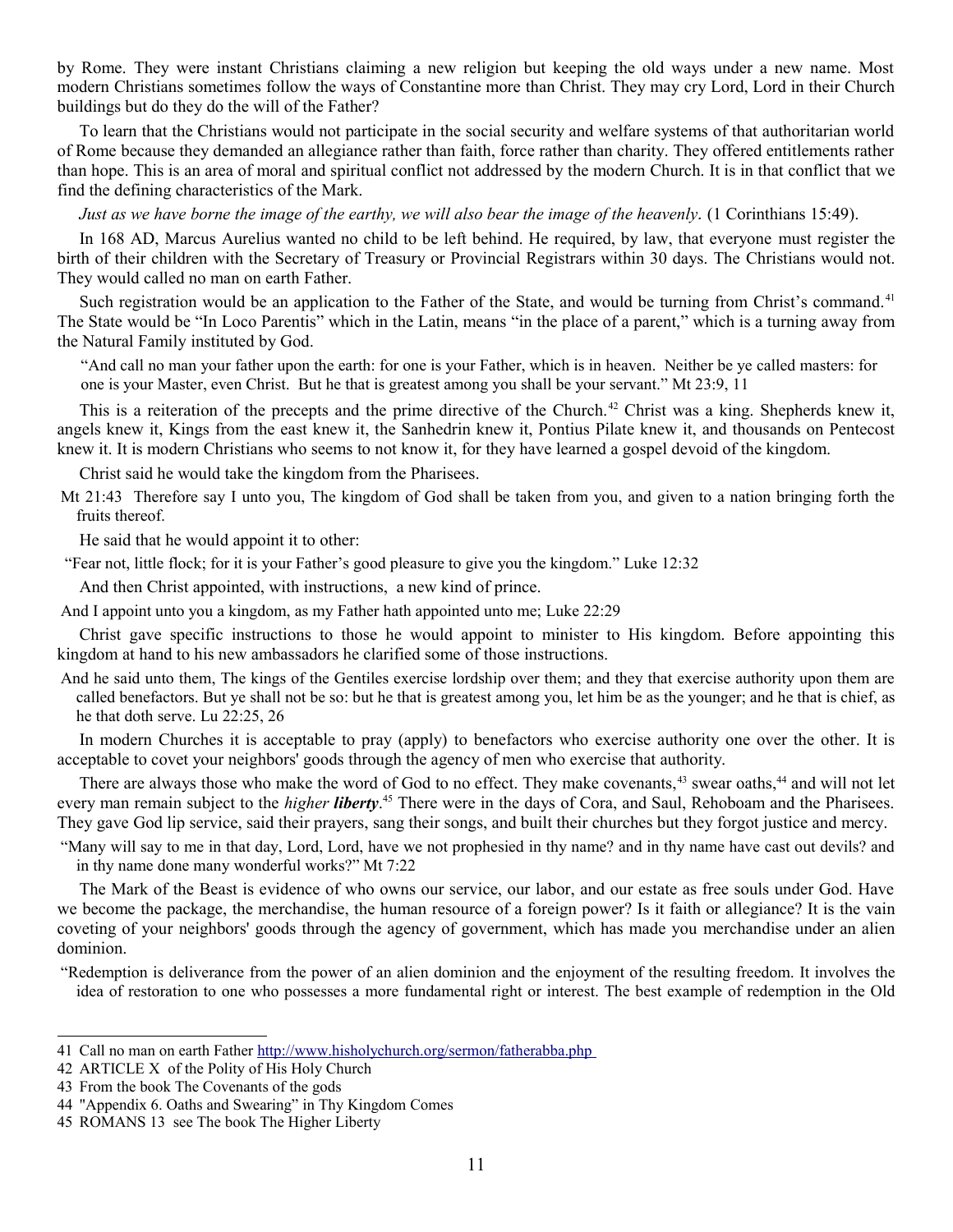Testament was the deliverance of the children of Israel from bondage, from the dominion of the alien power in Egypt."[46](#page-13-0)

### **The Kingdom of Heaven**

The Kingdom of Heaven<sup>[47](#page-13-1)</sup> is the same as the Kingdom of God. The phrase *kingdom of Heaven* only appears in Matthew because he wrote originally in Aramaic. In Aramaic, the word *malkuthach* is translated into *kingdom of heaven*. It actually means a *dominative realm* on earth.

According to John Burnet, *ouranos*, is best translated "world".<sup>[48](#page-13-2)</sup>

"*He owns the land from the heavens and to the center of the earth*."[49](#page-13-3)

The word *Ouranos* actually means not so much what is beyond the sky but it is "*the vaulted expanse of the sky with all things with in it*." *Ouranos*, comes from a root that means *"to cover, encompass."* Jesus was a king. His kingdom was not a part of Rome but it was and is at hand upon earth.

Jesus told Pontious Pilate that his kingdom was "not of this world." He did not use the Greek word meaning "planet." He used the Greek word meaning "an apt and harmonious arrangement or constitution, order, government."<sup>50</sup> There are five different Greek words in the New Testament which are occasionally translated into the word world.

The words "kingdom of God" are translated from the words *basileia theos*. *Theos* means *ruling judge* and is often translated *God* or *gods*. We know there were "gods many," because Paul tells us---and because there were many judges throughout the Roman Empire and Judea. The word *basileia* is translated "kingdom," but it really means *the right to be ruled by*. What Jesus was saying is "the right to be ruled by God is at hand."

"Are men the property of the state? Or are they free souls under God?

This same battle continues throughout the world?"<sup>[51](#page-13-5)</sup>

God led Abraham out of Ur and Haran. He lead the Israelites out of Egypt. And Jesus led the people out of the the power of Rome, and into the kingdom of heaven. The Pharisees did not want to let go of their acquired power over the people and condemned themselves by saying *"we have no king but Caesar."* The Christians found salvation by saying there is another king named Jesus, but they did not just say it, they *lived* it. They gathered their families together in congregational groups of ten, uniting tens, hundreds and thousands in a system of charity and hope.

What does the kingdom look like? What was the early Church doing, and what were the early Christians really seeking? Is the kingdom of God appointed by Christ the only way to liberty under the God? $52$ 

Have we exchanged ritual and form for the spiritual substance of justice and mercy? The kingdom of God is not of the dead, but of the living.<sup>[53](#page-13-7)</sup> It does not come by observation.<sup>[54](#page-13-8)</sup> It is at hand. We should be seeking it, rather than benefits from those who exercise authority.<sup>[55](#page-13-9)</sup>

How should the Church be organized today?<sup>[56](#page-13-10)</sup> Should it be incorporated by the state?<sup>[57](#page-13-11)</sup> Should Christians be getting marriage licenses from the State?<sup>[58](#page-13-12)</sup> What about Birth Certificates?<sup>[59](#page-13-13)</sup> What was baptism all about?<sup>[60](#page-13-14)</sup>

The Mark of the Beast is a badge of servitude which you can receive and carry with you or you may just remember its'

<span id="page-13-0"></span><sup>46</sup> Zondervan's Pictorial Encyclopedia of the Bible

<span id="page-13-1"></span><sup>47</sup> Thy Kingdom Comes http://www.hisholychurch.net/thykingdom/tkca.html

<span id="page-13-2"></span><sup>48</sup> "…indeed we have no suitable word to express what the Greeks at first called an *ouranos*. It will be convenient to use the term 'world' for it; but then we must remember that it does not refer solely, or even chiefly, to the earth, though it includes that along with the heavenly bodies." John Burnet, Plato's Dialogues, Early Greek Philosophy, Introduction.

<span id="page-13-3"></span><sup>49</sup> Cuius est solum, ejus est usque ad caelum et ad inferos

<span id="page-13-4"></span><sup>50</sup> My kingdom is not of this world http://www.hisholychurch.org/news/articles/world.php

<span id="page-13-5"></span><sup>51</sup> Cecil B. DeMille in "The Ten Commandments."

<span id="page-13-6"></span><sup>52</sup> The book Thy Kingdom Comes By Brother Gregory

<span id="page-13-7"></span><sup>53</sup> Lu 20:38 For he is not a God of the dead, but of the living: for all live unto him.

<span id="page-13-8"></span><sup>54</sup> Lu 17:20 And when he was demanded of the Pharisees, when the kingdom of God should come, he answered them and said, The kingdom of God cometh not with observation:

<span id="page-13-9"></span><sup>55</sup> Mt 20:25 But Jesus called them [unto him], and said, Ye know that the princes of the Gentiles exercise dominion over them, and they that are great exercise authority upon them. But it shall not be so among you: ...

<span id="page-13-10"></span><sup>56</sup> http://www.hisholychurch.org/declarations/church/index.php

<span id="page-13-11"></span><sup>57</sup> The Body of Christ Vs. The Body of the State

http://www.hisholychurch.org/study/gods/cog15bvb.php

<span id="page-13-12"></span><sup>58</sup> Holy Matrimony vs. Marriage http://www.hisholychurch.org/declarations/marriage/index.php

<span id="page-13-13"></span><sup>59</sup> Birth certification http://www.hisholychurch.org/declarations/birth/index.php

<span id="page-13-14"></span><sup>60</sup> Baptism, Washing up http://www.hisholychurch.org/declarations/baptism/baptism.php